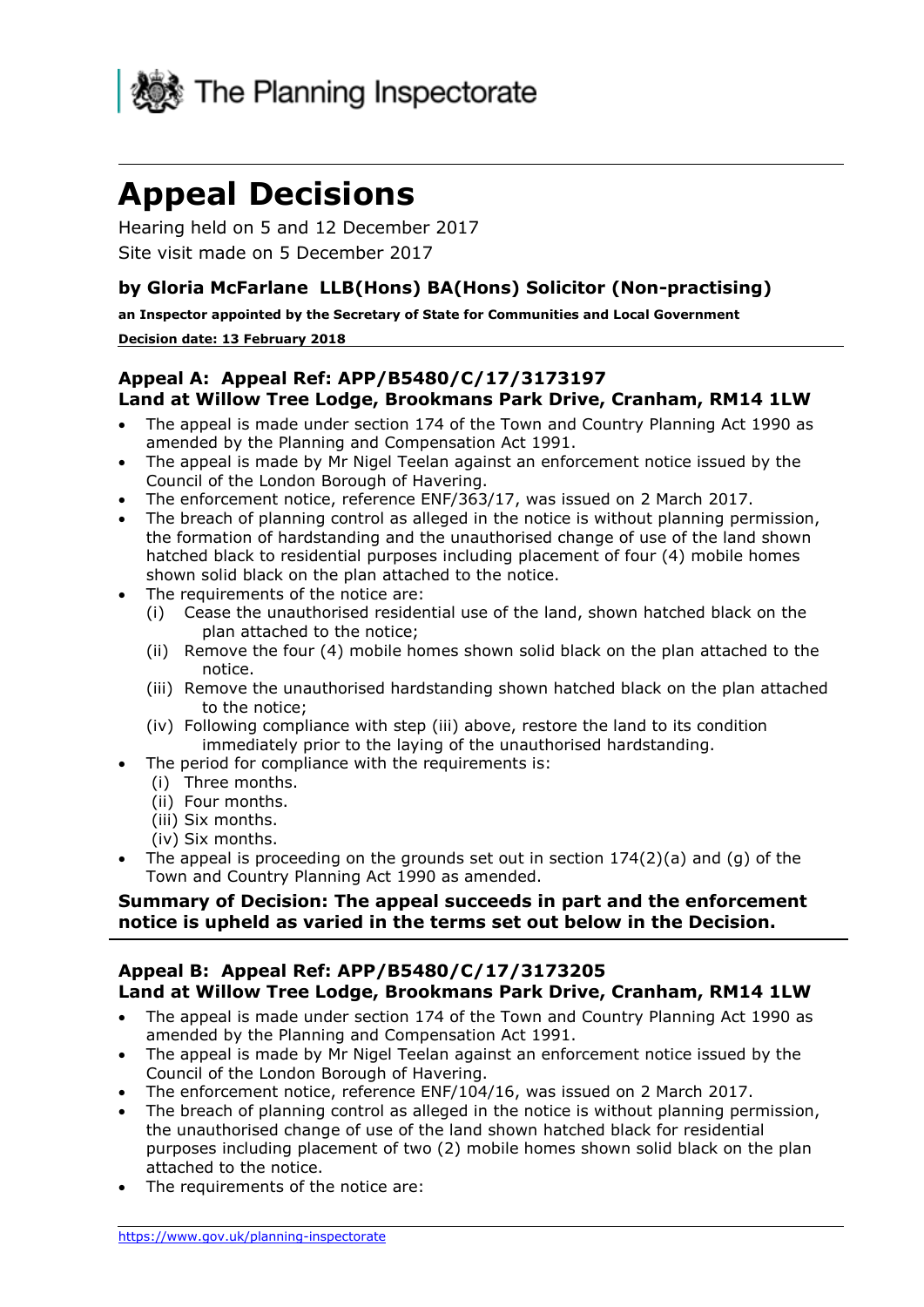- (i) Cease the unauthorised residential use of the land, shown hatched black;
- (ii) Remove the two (2) mobile homes shown solid black on the plan attached to the notice.
- The period for compliance with the requirements is:
	- (i) Three months.
	- (ii) Four months.
- The appeal is proceeding on the grounds set out in section 174(2)(a) and (g) of the Town and Country Planning Act 1990 as amended.

#### **Summary of Decision: The appeal is allowed, the enforcement notice is quashed, and planning permission is granted in the terms set out below in the Decision.**

#### **Appeal C: Appeal Ref: APP/B5480/C/17/3173211 Land at Willow Tree Lodge, Brookmans Park Drive, Cranham, RM14 1LW**

- The appeal is made under section 174 of the Town and Country Planning Act 1990 as amended by the Planning and Compensation Act 1991.
- The appeal is made by Mr Nigel Teelan against an enforcement notice issued by the Council of the London Borough of Havering.
- The enforcement notice, reference ENF/361/17, was issued on 2 March 2017.
- the unauthorised change of use of the land shown hatched black for residential purposes and the placement of an additional mobile home shown solid black on the plan The breach of planning control as alleged in the notice is without planning permission, attached to the notice.
- The requirements of the notice are:
	- (i) Cease the unauthorised residential use of the land, shown hatched black on the plan attached to the notice;
	- (ii) Remove the mobile home shown solid black on the plan attached to the notice.
		- The period for compliance with the requirements is:
			- (i) Three months.
		- (ii) Four months.
- The appeal is proceeding on the grounds set out in section 174(2)(a), (d) and (g) of the Town and Country Planning Act 1990 as amended.

## **Summary of Decision: The enforcement notice is quashed.**

#### **Land at Willow Tree Lodge, Brookmans Park Drive, Cranham, RM14 1LW Appeal D: Appeal Ref: APP/B5480/C/17/ 3173216**

- The appeal is made under section 174 of the Town and Country Planning Act 1990 as amended by the Planning and Compensation Act 1991.
- The appeal is made by Mr Nigel Teelan against an enforcement notice issued by the Council of the London Borough of Havering.
- The enforcement notice, reference ENF/362/17, was issued on 2 March 2017.
- the unauthorised change of use of the land shown hatched black to residential purposes The breach of planning control as alleged in the notice is without planning permission, and the placement of mobile homes shown solid black on the plan attached to the notice. Also without planning permission the formation of hardstanding by the importation of tarmac chippings shown hatched black on the plan attached to the notice.
- The requirements of the notice are:
	- (i) Cease the unauthorised residential use of the land, shown hatched black on the plan attached to the notice;
	- (ii) Remove the two (2) mobile homes shown solid black on the plan attached to the notice.
	- (iii) Remove all hardstanding brought onto the land, shown hatched black on the plan attached to the notice;
	- (iv) Following compliance with step (iii) above, restore the land to its condition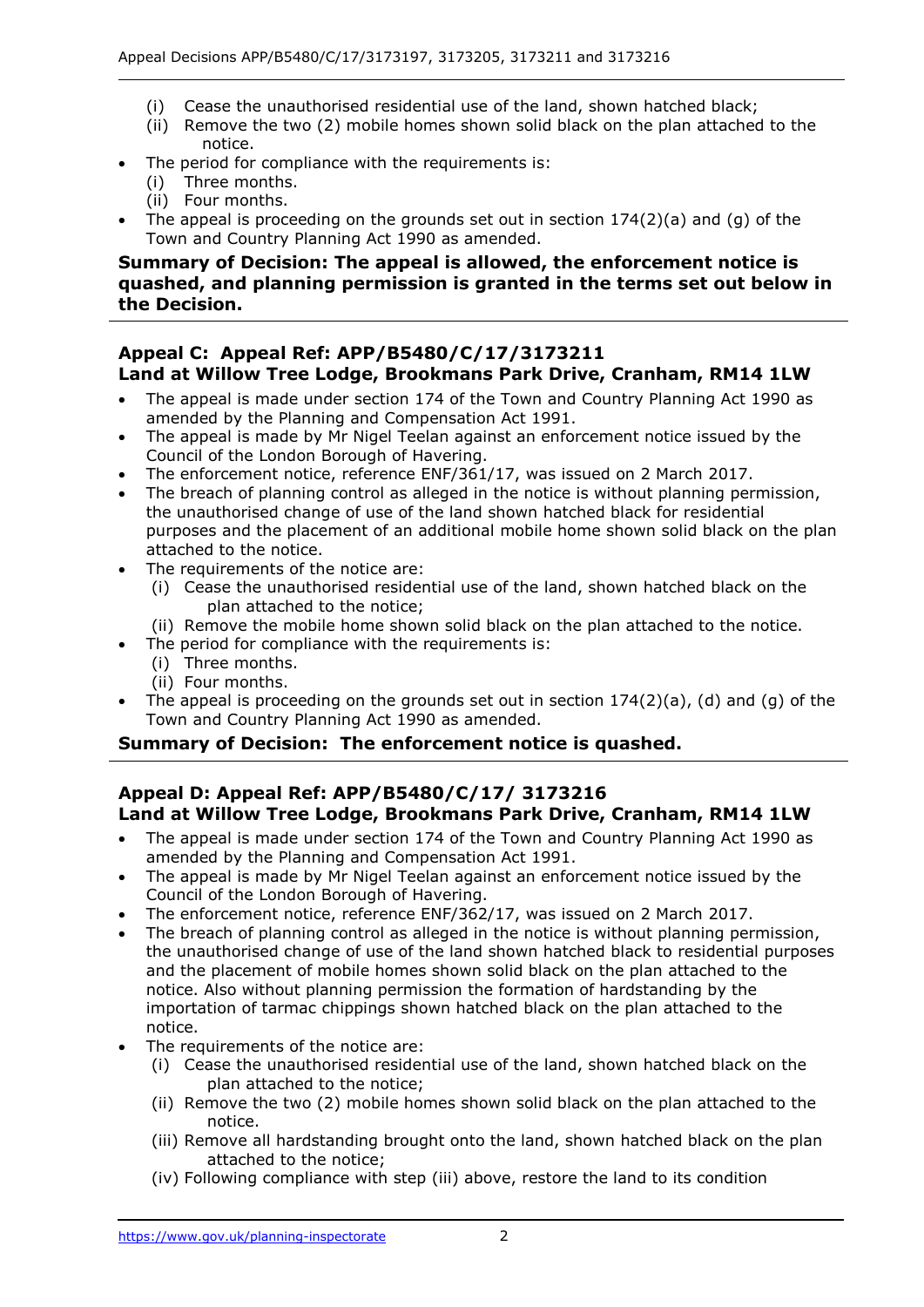immediately prior to the laying of the unauthorised hardstanding.

- The period for compliance with the requirements is:
- (i) Three months.
- (ii) Four months.
- (iii) Six months.
- (iv) Six months.
- The appeal is proceeding on the grounds set out in section  $174(2)(a)$  and (g) of the Town and Country Planning Act 1990 as amended.

#### **Summary of Decision: The appeal is allowed, the enforcement notice is quashed, and planning permission is granted in the terms set out below in the Decision.**

## **Procedural Matters**

- 1. With regard to Appeal C, the Appellant submitted that it was defective because of, among other things, the word 'additional' and it was also apparent from the ground (c) appeal. The facts and submissions relating to the notice and to the two grounds of appeal were inextricably mixed and I will consider them together. In addition, during the course of the Hearing the Appellant raised a ground (f) appeal which I will also take into account. The Council had ample opportunity to respond to all of these matters and I am satisfied that the Council was not prejudiced by these matters being included in my Appellant's statement that in the ground (d) appeal there was a 'hidden' determination of these appeals.
- 2. The Appellant raised the point that the means of access from Brookmans Park Drive (the Drive) to the plots of land in Appeals A, B and C has not been enforced against and because no means of access is included the notice in Appeal A, in particular, is defective. The Council pointed out that there is an access onto the Drive for those three plots and that this access has existed since at least 2007<sup>1</sup> and there is no allegation relating to the change of use of this access.
- this access.<br>3. The notices in Appeals A, B and C relate, among other things, to the residential use of three plots of land. The means of access is not subject to any enforcement action but I am satisfied that each of these three plots is a separate planning unit against which enforcement action can be taken and I do not consider the notices to be defective in that respect.
- not consider the notices to be defective in that respect. 4. The Appellant's family, who occupy seven of the mobile homes, are Irish Travellers and two of the mobile homes are occupied by Romanian Roma Gypsies. There is no dispute in these appeals that the occupiers of the mobile homes meet the definition of Gypsies and Travellers as defined in Annex 1: Glossary of Planning Policy for Traveller Sites (PPTS).

# **Appeal C**

-

# *The notice and the appeals on grounds (c) and (d)*

 5. The breach of planning control alleged in the notice is 'the unauthorised change of use of the land shown hatched black for residential purposes and the placement of an additional mobile home shown solid black on the plan attached

 $1$  Aerial photo dated 2007 - Document 13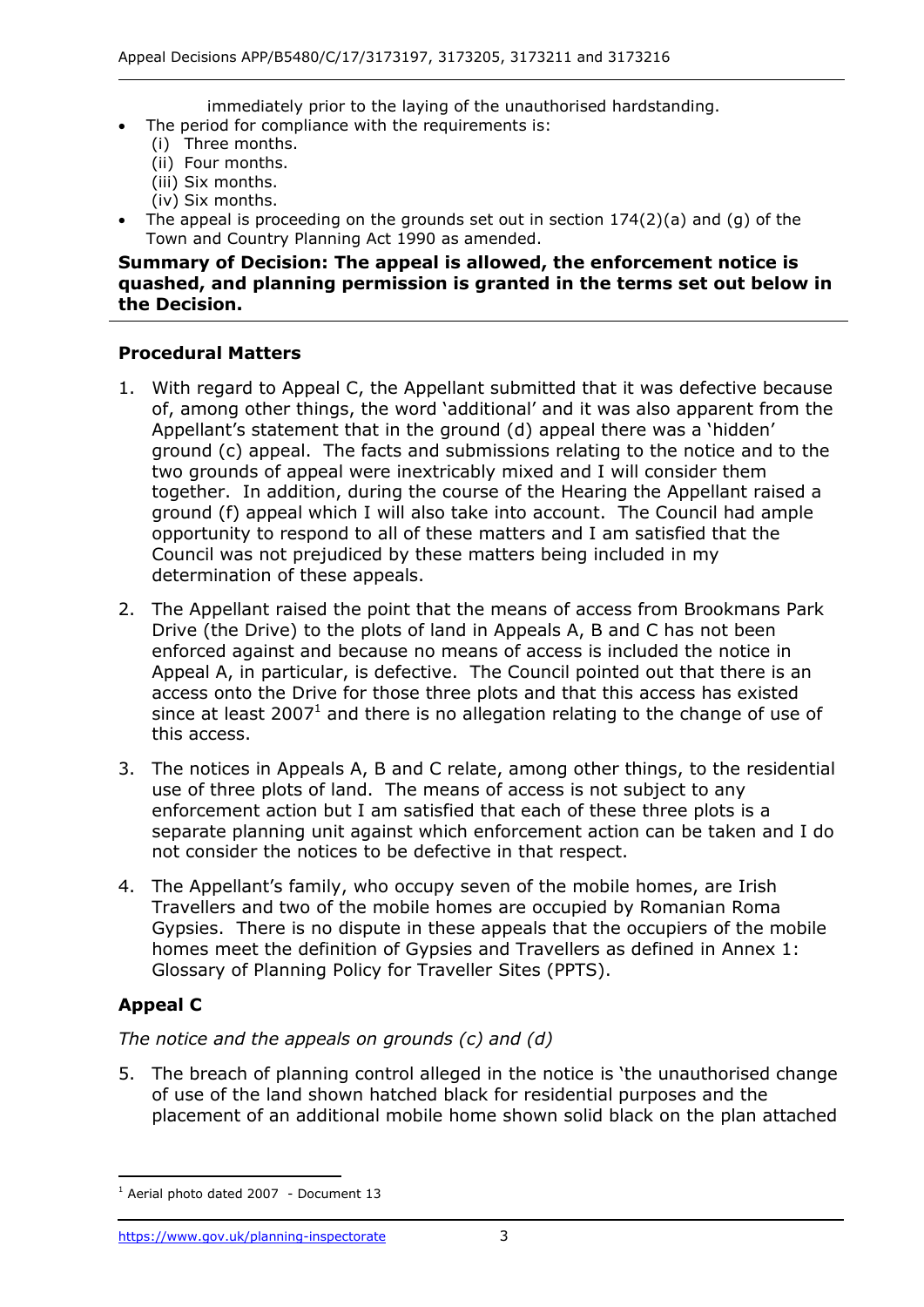to the notice'. The requirements are to cease the unauthorised residential use and remove the mobile home shown black on the plan.

- 6. In an appeal on ground (c) the Appellant is saying that there has not been a breach of planning control as alleged in the notice and in an appeal on ground breach of planning control took place, in this case, on or before 2 March 2007 and that it has been continuous since that date. (d) the Appellant has to prove, on the balance of probability, that the alleged
- 7. The Council refers to 'an additional mobile home' and it was explained at the Hearing that the breach was worded in that way because the Council was aware that there had been caravans on the land since about 2007 but it was not clear whether they had been lived in or not.
- 8. In support of the Council's case, and I accept that it is for the Appellant to prove his case rather than the Council having to prove its case, a number of aerial photographs were submitted<sup>2</sup>. The 2002 photograph shows the land as undeveloped. The 2007 photograph shows a number of structures that could be mobile homes; there two structures close together in the north of the site; and a couple of vehicles. The 2010 photograph has what appears to be a notice; what I believe is a portacabin; one other possible mobile home; and the two structures. These elements are apparent in the 2013 photograph and in removed; the mobile home that is the subject of the notice remains. mobile home in the approximate location of the mobile home the subject of the 2016 photograph one mobile home and one of the structures have been
- 9. The Council also produced an annotated plan of a site visit dated 5 May 2007<sup>3</sup>. The notes refer to the 'occupants Mr and Mrs Teelan, plus son (16) and daughter- in-law (18) plus 4 children of Mr Teelan Snr. 2 mobiles and 2 tourers'. The land shown on the plan comprises what I understand to be the Appellant's land holding at that time and it includes the land in Appeal C. It also includes the land originally bought by the Appellant and for which there was a grant of planning permission for the stationing of two mobile homes and the construction of a septic tank<sup>4</sup>. It is unfortunate that the site visit notes do occupiers of the property. This document is therefore of very limited assistance. not indicate such things as where the mobile home and tourers were located; who was spoken to; and whether the question was asked if there were other
- assistance.<br>10. The Appellant has produced an aerial photograph dated 2006<sup>5</sup> which shows what could be three mobile homes on the site, one of which is in the location of the mobile home that is the subject of the notice, and various other items. In addition the Appellant says in his statement $<sup>6</sup>$  that the plot has contained</sup> caravans for residential purposes since at least 2006. A touring caravan was on the site from about 2004 until 2012 and was occupied by his brother, John Teelan. In 2012 the tourer was replaced with a static caravan which Mr John Teelan has occupied since then until the present time.

 $\overline{a}$ 

<sup>2</sup> Document 13

<sup>&</sup>lt;sup>3</sup> Document 14

 $4$  Ref P1424.91

<sup>&</sup>lt;sup>4</sup> Ref P1424.91<br><sup>5</sup> Appendix PBA6 to Mr Brown's statement

 $6$  Document 1 - Although the statement was not made in the form of a statutory declaration it includes the words 'This statement is true to the best of my knowledge and belief and I make it knowing that, if tendered in evidence, I shall be liable to prosecution if I have wilfully stated in it anything which I know to be false or do not believe to be true' and it was made before a Solicitor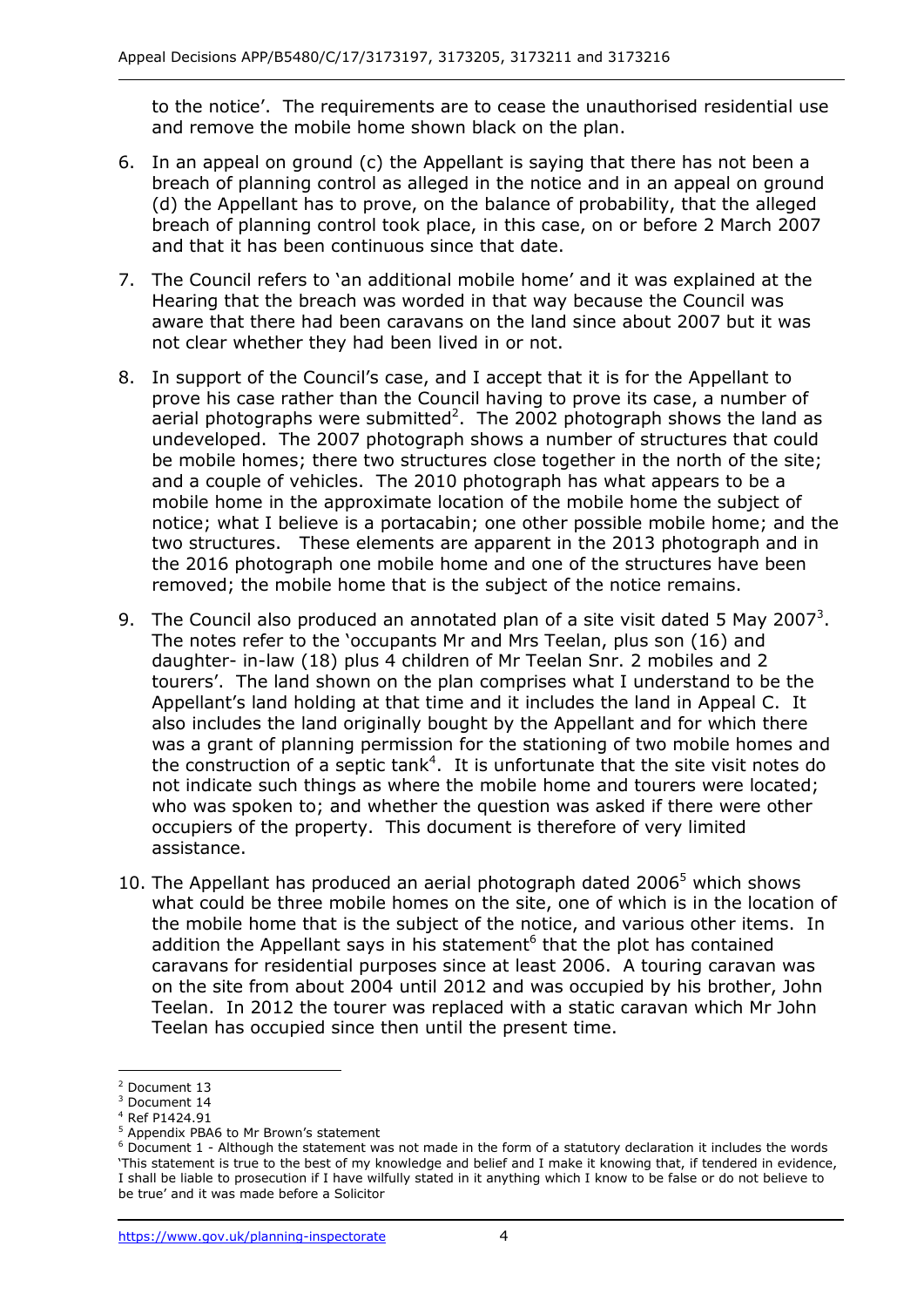- 11. The Appellant also says that from about 2006 there were two further touring employed. The two men were joined by their families in 2012 and the Appellant gave each family a static caravan; these two caravans were placed on what is now the site in Appeal B and they remain there. Mr John Teelan has provided a statement<sup>7</sup> in which he largely repeats what the Appellant has said. caravans on the site occupied by two Romanian Roma Gypsies who he
- but intensification does not amount to a material change of use unless there has been a change in the character of the use. From the photographs and the purposes in 2004. 12. The Appellant's case on ground (c) is on the basis that the breach relates to an additional mobile home which implies an intensification of the residential use evidence it is the Appellant's submission that it is apparent that there has been no change in the character of the use since it was first used for residential
- purposes in 2004. 13. It was the Council's case that it was not clear from the history whether the land had a residential or yard use but there was no disagreement with the proposition that for there to be a material change of use there had to be a change in use of the character of the land.

# *Reasoning*

- 14. There seems to me to be an ambiguity in the notice in that the word 'additional' implies that more than one mobile was present on the land when on the plan would allow any other mobile homes that were on the site when the notice was issued to remain, although the requirement for the residential use to cease would still be effective. The correction of the notice to allege a material change of use only with no reference to mobile homes would prejudice the Appellant as it would enlarge the scope of the notice, that is, from one mobile home having to be removed to all mobile homes having to be removed. the notice was issued and the requirement to remove the mobile home shown
- 15. It has been established that a notice should be drafted so as to tell the recipient fairly what he has done wrong and what he must do to remedy it ${}^{8}$ . In my view the notice is so ambiguous and uncertain that it is not possible to Appellant has to do to remedy it. I consider from what I have set out above that the notice in Appeal C is not correctable and is invalid. ascertain what development is alleged to have occurred and therefore what the
- 16. The ground (c) appeal and the question of intensification would, in my opinion, only have arisen if the residential use was a lawful one which had been materially changed by the introduction of the 'additional mobile home' and the lawful use could only have been established by the ground (d) appeal. This is another factor which I consider renders the notice ambiguous because of the uncertainty of the nature of the alleged breach and therefore the case that the Appellant had to answer.
- 17. Even if I had not come to the conclusion that the notice was invalid, the Planning Practice Guidance advises that 'if a local planning authority has no evidence itself, nor any from others, to contradict or otherwise make the precise and unambiguous to justify the grant of a certificate on the balance of applicant's version of events less than probable, there is no good reason to refuse the application, provided the applicant's evidence alone is sufficiently

j <sup>7</sup> Document 2 – made similarly to Document 1

<sup>&</sup>lt;sup>8</sup> Miller-Mead v MHLG [1963] 2 WLR 225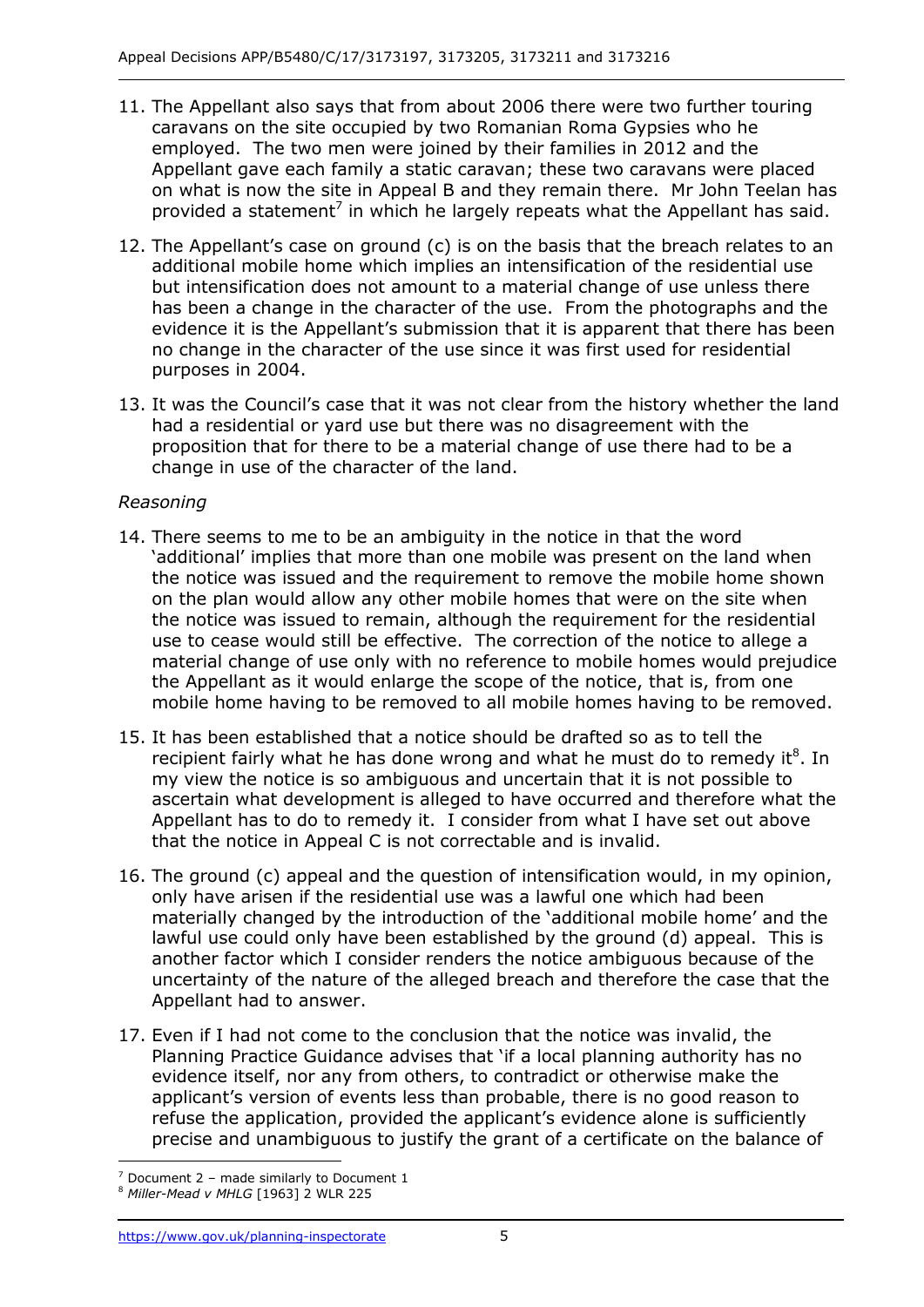probability<sup>, 9</sup>. The Council has not provided any evidence that contradicts the statements from the Appellant and his brother. From what I was told at the Hearing it was apparent that the Appellant had bought the various plots of land that make up his current land ownership with the intention of providing residential caravan sites for his immediate and extended family. The statements were made by the Appellant and his brother who were fully aware of the necessity of telling the truth; the Council has no evidence to challenge this evidence; and I have no reason to question the veracity of the statements. The appeal on ground (d) would have succeeded.

## *Conclusions*

- specify with sufficient clarity the alleged breach of planning control and the steps required for compliance. It is not open to me to correct the errors in accordance with my powers under s.176(1)(a) of the 1990 Act since injustice would be caused were I to do so. The enforcement notice is invalid and will be quashed. In these circumstances the appeal under the various grounds as set out in s.174(2) of the 1990 Act and the application for planning permission 18. For the reasons given above I conclude that the enforcement notice does not deemed to have been made under s.177(5) of the 1990 Act do not fall to be considered.
- 19. Even if I had not so concluded the appeal would have succeeded on ground (d) and the enforcement notice would have been quashed. In those circumstances the appeal under the various grounds set out in s.174(2) of the 1990 Act and section 177(5) of the 1990 Act would not have needed to be considered. the application for planning permission deemed to have been made under

## **Decision**

# **Appeal C: Appeal Ref: APP/B5480/C/17/3173211**

20. The enforcement notice is quashed.

# **Appeals A, B and D**

## *The appeal sites*

 side of the Drive. The Drive is a cul-de-sac which has a junction with Front Lane which in turn leads to the A127. The northern boundary of site A is in close proximity to the Southend Arterial Road (A127) and its southern boundary forms part of the northern boundary of site B which fronts the Drive. boundary forms part of the northern boundary of site B which fronts the Drive.<br>Site D is to the west of site B and is separated from it by an access plot, site C and the site of the Appellant's home. The northern boundary of site D is about 100m from the A127 and the site fronts, and has an access onto, the Drive. 21. The appeal sites are located within the Metropolitan Green Belt on the north

## *Main Issue*

 22. I consider that the main issue is whether planning permission should be granted for either one or both of the two areas of hardstanding and the unauthorised change of use of the plots of land to residential purposes

j LDCs the test is similar in a ground (d) appeal 9 PPG Lawful Development Certificates Paragraph: 006 Reference ID: 17c-006-20140306. Although this relates to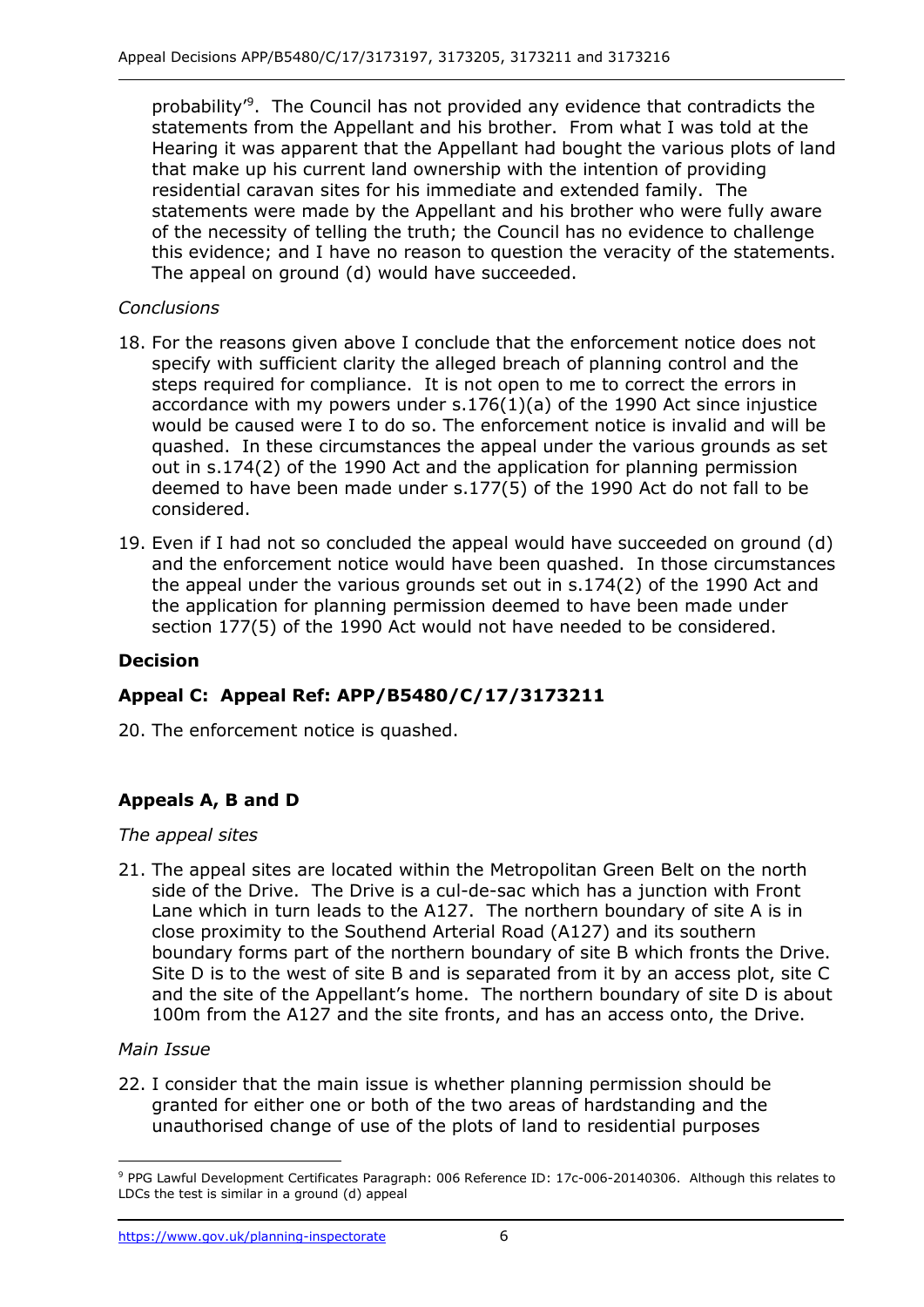including the placement of mobile homes. The principal matters that will be taken into account are:

- 1. Whether the various developments amount to inappropriate development in the Green Belt.
- 2. The effect of the development on the Green Belt with regard to openness and visual amenities.
- 3. The degree of compliance with locally specific policy criteria for the assessment of traveller sites.
- 4. The existing level of local provision and need for traveller sites.
- 5. The availability or lack of alternative accommodation for the occupiers of the plots.
- 6. Relevant personal and family circumstances of the occupiers' of the plots, including the best interests of the children.
- Belt and any other harm, are clearly outweighed by other considerations so as to amount to the very special circumstances necessary to justify the 7. The Green Belt balance as to whether the totality of the harm to the Green developments.
- whether requiring the uses to cease would be necessary and proportionate. 8. In the event that the Green Belt balance is against the developments,

#### *Inappropriate development*

 Appeals A, B and D and the laying of hardstanding which facilitates the change of use are inappropriate development in the Green Belt and that by definition 23. There is no dispute between the Parties that the change of use of the sites in inappropriate development is harmful to the Green Belt<sup>10</sup>.

#### *The effect of the development on the Green Belt – openness and visual amenities*

- 24. The aerial photograph dated 2013 shows site A as open land with no development and that dated 2016 shows the site with four mobile homes and hardstanding as I saw it on my visit. The site was originally part of a substantial band of open land south of the A127; this open land has now been mobile homes. There is no definition of openness in the Framework but, in the Green Belt context, it is generally held to refer to freedom from, or the absence of, development. In the circumstances I consider that there has been a reduced by the introduction of development in the form of hardstanding and significant adverse impact on the openness of the Green Belt.
- 25. There has also been an adverse impact on visual amenity on site A given the replacement of what appears to have been open green pasture land with hardstanding and four large mobile homes; the hard and stark appearance of the large extent of hardstanding and the functional appearance of the mobile homes are out of keeping in the predominantly rural surroundings.
- be used for miscellaneous storage. The mobile homes (and a touring caravan that I saw on my visit) are located to the north of the stable buildings. The Appellant said that a chalet type building that was to the north of the stables had been demolished prior to the siting of the mobile homes. The aerial photograph dated 2010 shows a blue structure immediately north of the stables in the location of the current mobile homes but this is not present on any of the other photographs. 26. A large part of site B comprises dilapidated stable buildings which appeared to

-

 $10$  Paragraph 87 of the National Planning Policy Framework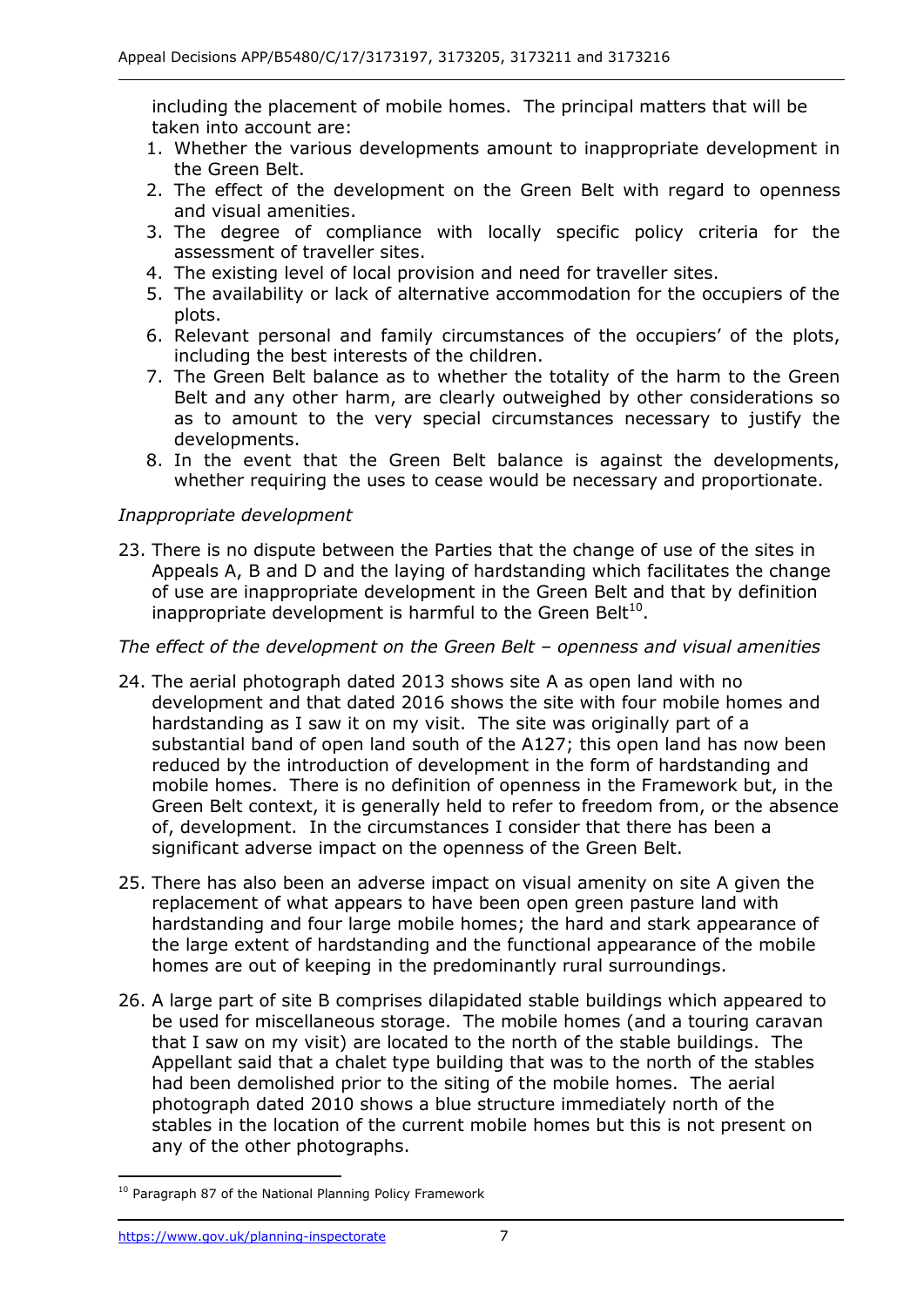- 27. Although there appears to have been some type of development on the northern part of site B it was by no means as extensive in either floor area or on the openness of the Green Belt. The appearance and volume of the mobile homes do not reflect the, albeit neglected, stables and have an unacceptable effect on visual amenity. volume as the mobile homes and there has been a consequent adverse impact
- 28. The Appellant submits that the effect on openness in Appeals A and B could be stables form a visual and physical barrier between the mobile homes and the Drive and assist in maintaining the semi-rural character and appearance of the area and I do not consider that their demolition would sufficiently mitigate the loss of openness occasioned by the siting of the six mobile homes. reduced by the demolition of the stables. Whilst this may be the case, the
- 29. The aerial photograph dated 2016 shows site D as an undeveloped green space between the Appellant's home site to the east and the animal sanctuary to the west. It is now completely covered in hardstanding and there are two mobile homes sited on it. Given the contrast between the previous appearance of the site and how it is now there has been a significant reduction in the openness of the Green Belt and, similarly to Appeal A, the hard and stark appearance of the site has a significant adverse impact on visual amenity.
- 30. I accept that with regard to all three sites there are little, if any, views of the sites from public land; this is largely because of the presence of the stables, the height of fences and gates that prevent any overlooking into the sites from the Drive and the height of the bund along the boundary with the A127 which prevents any views into site A from that location. However, the fact that development cannot be seen from public land does not mean that there is no impact on openness or visual amenity.

## *The degree of compliance with locally specific policy criteria for the assessment of traveller sites.*

- 31. Policy DC8 of Havering's Core Strategy and Development Control Policies Development Plan Document adopted 2008 sets out a number of criteria which have to be satisfied for planning permission to be granted for a traveller site and the Council did not dispute that there was a degree of compliance with the criteria in the three appeals. However, it was the Council's view that this compliance did not outweigh the proviso in the policy which says that 'sites within the Green Belt will only be acceptable in exceptional circumstances and where through their design, layout and landscaping they minimise its impact on the openness of the Green Belt, do not prejudice the purposes of including land in the Green Belt, do not prejudice the recreational usage of the Green Belt or involve the loss of high grade agricultural land'.
- 32. The Appellant submitted that the test of 'exceptional circumstances' was a lower one than that of 'very special circumstances' in the National Planning Policy Framework (the Framework) and because the policy was not out of date the appeals had to be determined in accordance with the development plan, unless material considerations indicate otherwise.
- 33. I concur with the Council that the developments comply with the criteria in policy DC8 in that the sites meet an identified need with regard to traveller needs; the sites are suitable for residential use; they have a safe and convenient access on to the road network; they are with reasonable distance of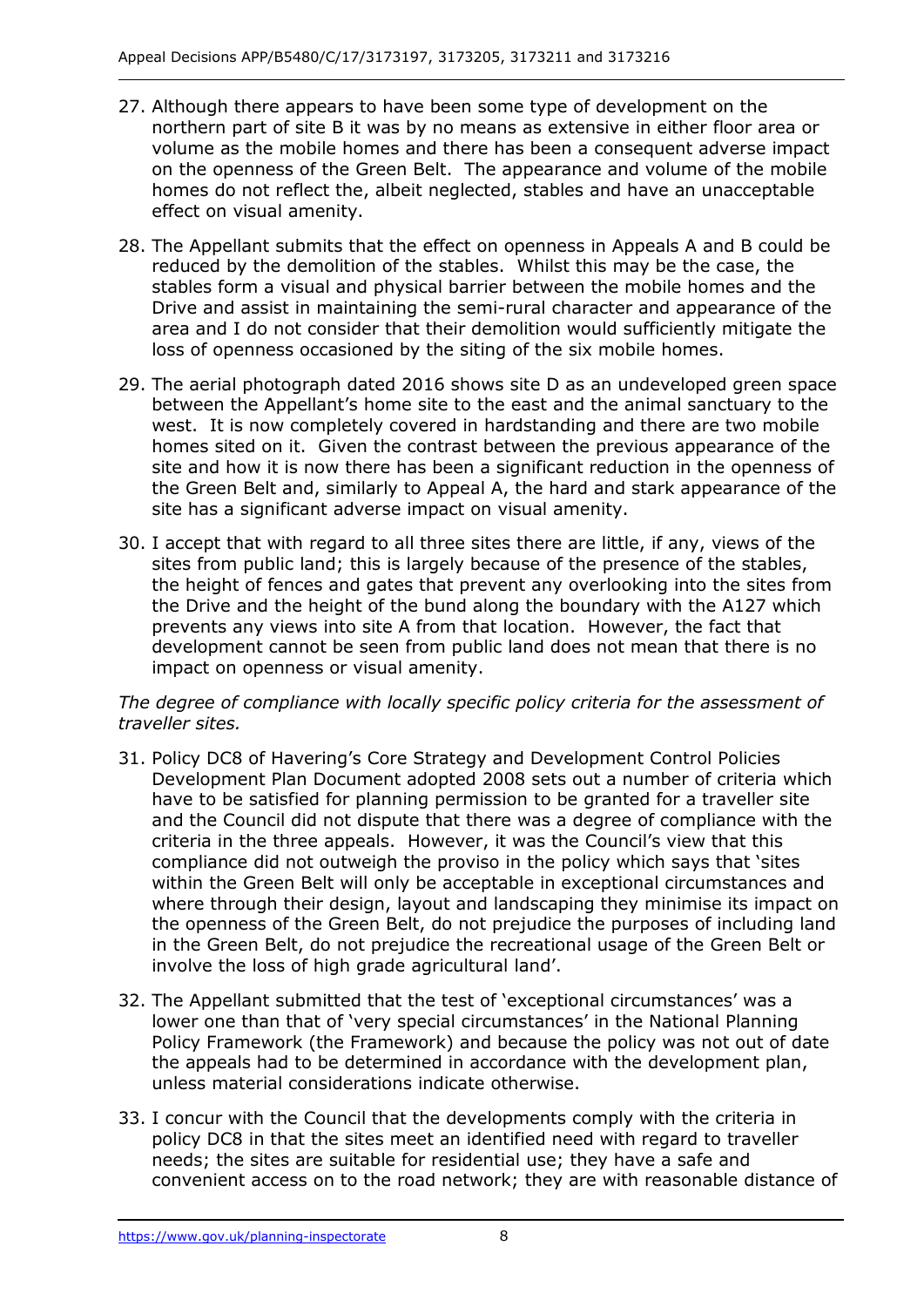community facilities; they have provision for parking vehicles; they are capable of accommodating a number of caravans; and they are supplied with essential services.

- services. 34. With regard to the proviso relating to Green Belt, the developments at the three sites prejudice one of the purposes of including land in the Green Belt in that they do not safeguard the countryside from encroachment and whilst I appreciate that a condition could be imposed relating to layout and landscaping openness because the amount of development arising from the siting of the mobile homes would remain. on each site I consider this would have little effect on minimising the impact on
- 35. The emerging Local Plan is due to be submitted to the Secretary of State at the end of January 2018 with an examination some months later. The criteria in policy  $11^{11}$  are in similar terms to those in policy DC8 and in place of specific references to the Green Belt there is reference to the National Planning Policy for Traveller Sites (PPTS) which, among other things, includes any exception having to meet the 'very special circumstances' test. I attribute little weight to policy 11 given the stage that the Local Plan has reached in its progress towards adoption but given its direction of travel I also give little weight to the 'exceptional' test in policy DC8 and give substantial weight to the Framework test of very special circumstances.
- 36. The developments on the three sites fail to comply with policy DC8 and I give this substantial weight.

#### *The existing level of local provision and need for traveller sites.*

- 37. The Havering Gypsy and Traveller Accommodation Assessment February 2017 (GTAA)<sup>12</sup> provides an assessment of the current and future needs for Gypsy, Traveller and Travelling Showpersons accommodation in Havering up to 2031. In brief, the need for 33 additional pitches was identified for gypsy and traveller households that met the definition of gypsies and travellers as set out in the PPTS. 26 of these pitches would be needed for the period 2016 -2021 and the remaining 7 thereafter.
- 38. Emerging policy 11 seeks to meet this identified need through the allocation currently in gypsy and traveller use are identified and listed for this purpose with a maximum number of pitches stated for each site. and intensification of sites within the Green Belt and specific sites that are all
- 39. The Appellant challenged such matters as the manner in which the GTAA was compiled and its possible defects but these are matters for the Local Plan process not individual planning matters such as these before me.
- 40. I do, however, note that the Appellant was not interviewed<sup>13</sup> for the purposes of the GTAA and that Willow Tree Lodge is shown as a private, unauthorised site with one pitch<sup>14</sup>. There is no indication of which plot this information relates to but the original plot bought by the Appellant in 1999 is known as Willow Tree Lodge and its occupation is lawful. It would appear that the mobile homes that are the subjects of these four appeals, including those in Appeal C,

j

<sup>&</sup>lt;sup>12</sup> Document 16

<sup>&</sup>lt;sup>11</sup> Document 15<br><sup>12</sup> Document 16<br><sup>13</sup> because the Appellant and most of his family were working in the USA at the time<br><sup>14</sup> Figure 7, pages 33-34 of the GTAA Document 16

<sup>&</sup>lt;sup>14</sup> Figure 7, pages 33-34 of the GTAA Document 16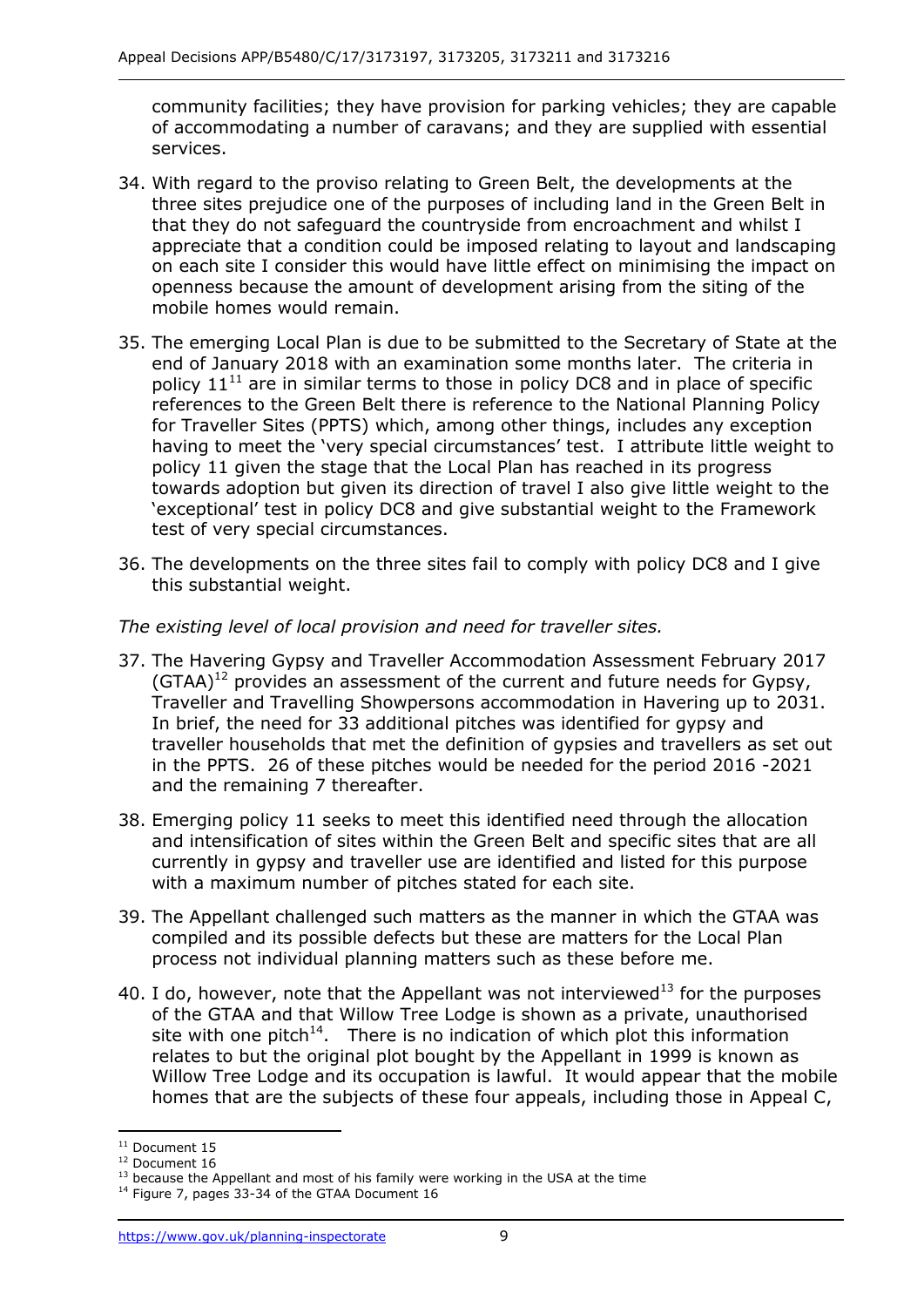have not been taken into account but I note that the Council said at the Hearing that there is an intention to contact occupiers who were not originally available in order to up-date the GTAA.

 available in order to up-date the GTAA. 41. There are no gypsy and traveller sites run by the Council in Havering and only four pitches have permanent planning permission. All the other known sites have temporary planning permission; planning permission has expired and is tolerated; or are unauthorised<sup>15</sup>. There is an acknowledged need for gypsy and traveller sites in Havering which may have been under represented in the GTAA.

## *The availability or lack of alternative accommodation for the occupiers of the plots.*

- 42. From what I have set out above it is apparent that there is no authorised alternative accommodation available for the eight families that occupy sites A, B and D. I was told that when the families travel in the United Kingdom they stay on unauthorised sites; indeed at the time of the Hearing one of the families was staying with relatives on an unauthorised site elsewhere.
- 43. It was the Appellant's case that if the families could not occupy sites A, B and D they would have no alternative but to stay on unauthorised sites which could include roadside sites.
- include roadside sites. 44. Given the evidence before me I have no reason to come to a different conclusion.

#### *Relevant personal and family circumstances of the occupiers' of the plots, including the best interests of the children.*

- 45. In general terms, the Teelan family which includes the Appellant, his children, his grandchildren and his brothers, travel in the USA for an extended period from about March/April until December each year. They carry out building work, brick paving and tarmacking and move from area to area. While there they live in trailers which they put into storage when they return to England for the other months. During the months in England they travel round the local area for work and also visit family and friends in other parts of the country. The Appellant and some other members of his family return to England from the USA on occasion to attend horse fairs.
- the USA on occasion to attend horse fairs. 46. The occupiers of site A are: Firstly, the Appellant's son Michael, his wife and two daughters aged 8 and 4. The 8 year old has attended nursery school but not primary school. If planning permission is granted she would have a settled base and would go to school, as would her younger sister. Secondly, the Appellant's brother Michael, his wife and their two sons aged 18 and 13. The younger son has never been to school but, so far as I am aware, this father would like him to attend, however, there are no specific plans for him to go to school in future. Thirdly, the Appellant's brother Derek, his wife and daughter aged 18. Fourthly, the Appellant's daughter Annalise, her husband and one year old daughter; they do not travel to the USA but travel and work locally.
- 47. The two families that occupy the mobile homes on site B are Romanian Roma Gypsies. As mentioned previously, both men work with the Appellant in this country and have lived at Willow Tree Lodge since 2006 and they were joined

-

<sup>&</sup>lt;sup>15</sup> Paragraph 5.7 of the GTAA Document 16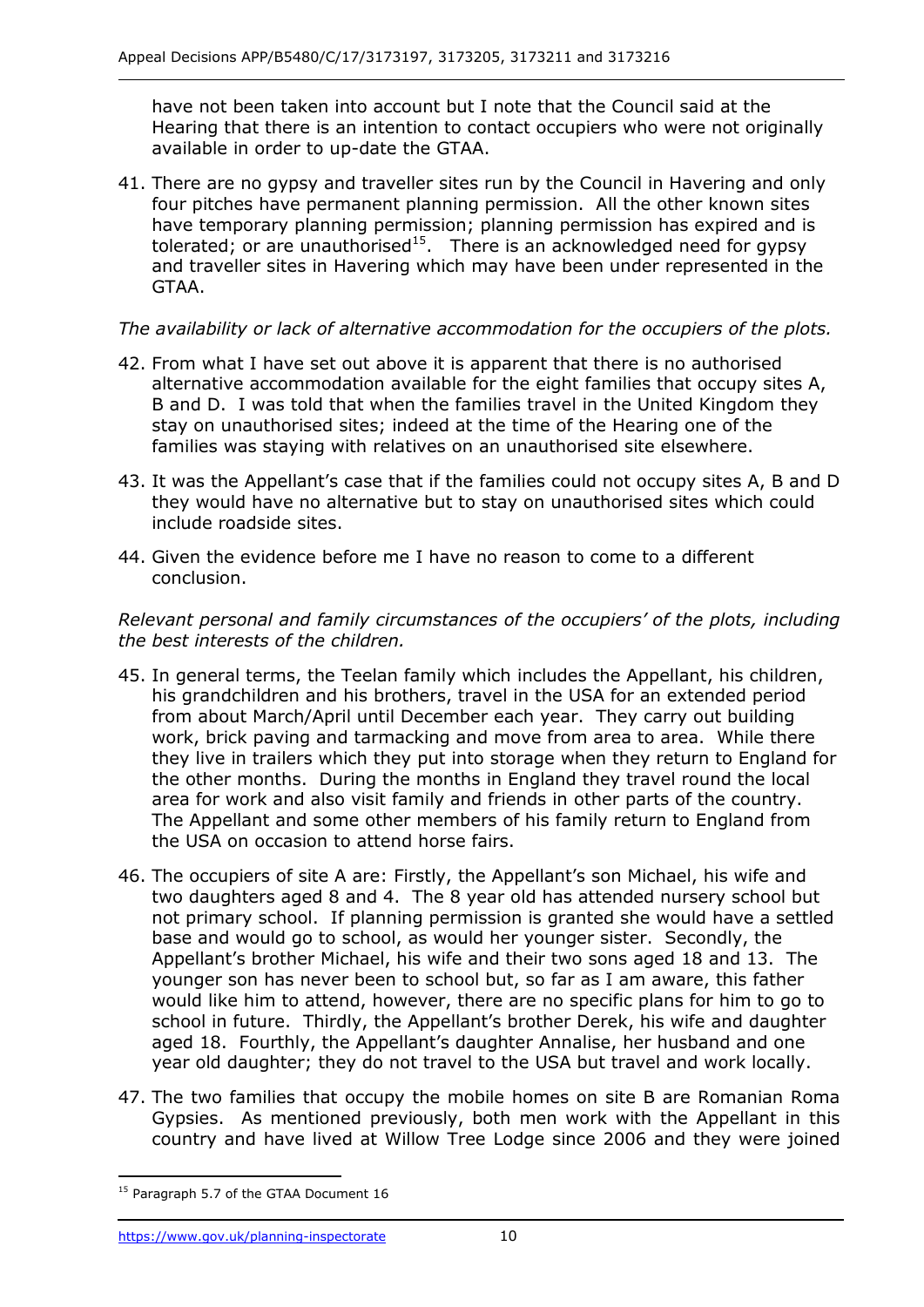by their families in the mobile homes in their current positions in 2012. In one Constantin lives with his wife and two children, a daughter aged 19 and a son aged 15. The son has not and will not go to school. Constantin has serious health problems and the District Nurse visited while I was on the site. His wife also has health problems that are being monitored and both of them are registered with local doctors. The other mobile home is occupied by Mihai, his wife and their 19 year old son.

 48. There are two mobile homes on site D. In one is the Appellant's son John, his wife and their daughter aged 3 and son aged 2. Neither John nor his wife can read or write and they do not want the same for their children; they would like a settled base at Willow Tree Lodge so that in due course they can go to school. The Appellant's son Nigel and his wife and their baby (born in May 2017) live in the other mobile home.

The Green Belt balance as to whether the totality of the harm to the Green Belt  *and any other harm, are clearly outweighed by other considerations so as to amount to the very special circumstances necessary to justify the developments.* 

- inappropriate development in the Green Belt and, as such, are by definition harmful and should not be approved except in very special circumstances; this advice is replicated in Policy E of the PPTS. I therefore give substantial weight to the harm resulting from inappropriate development on all three of the sites. Similarly I give substantial weight to the harm arising from the loss of openness and the adverse impact on visual amenity in connection with all three sites. The developments on all three sites also fail to comply with the Green Belt proviso in policy DC 8. The totality of the harm occasioned by the 49. The developments that are the subject of these grounds of appeal are developments on the three sites is therefore substantial.
- 50. Weighing against that substantial harm is the unmet need for gypsy and traveller sites in Havering, the lack of alternative or available accommodation the families, the best interests of the children and their need for permanent sites. These matters in my opinion also attract substantial weight. for the current occupiers of the mobile homes, the personal circumstances of
- 51. The Appellant has provided a s.106 agreement in respect of Appeal  $D^{16}$  which provides, among other things, for the payment of an education contribution. I give this limited weight in favour of the development.
- 52. The other s.106 agreement provided by the Appellant is in respect of Appeals A, B and  $C^{17}$  and also provides for the payment of an education contribution. Whilst the agreement makes provision for payment to be made if a temporary planning permission is granted no provision is made for permission only being granted for one or two sites. Because of this limitation, in the circumstances of these appeals, I give no weight to this agreement.
- 53. I take note of Policy E of the PPTS which states that 'Subject to the best interests of the child, personal circumstances and unmet need are unlikely to clearly outweigh harm to the Green Belt and any other harm so as to establish very special circumstances'. I also note that the allocation of gypsy and

j <sup>16</sup> Document 3<br><sup>17</sup> Document 4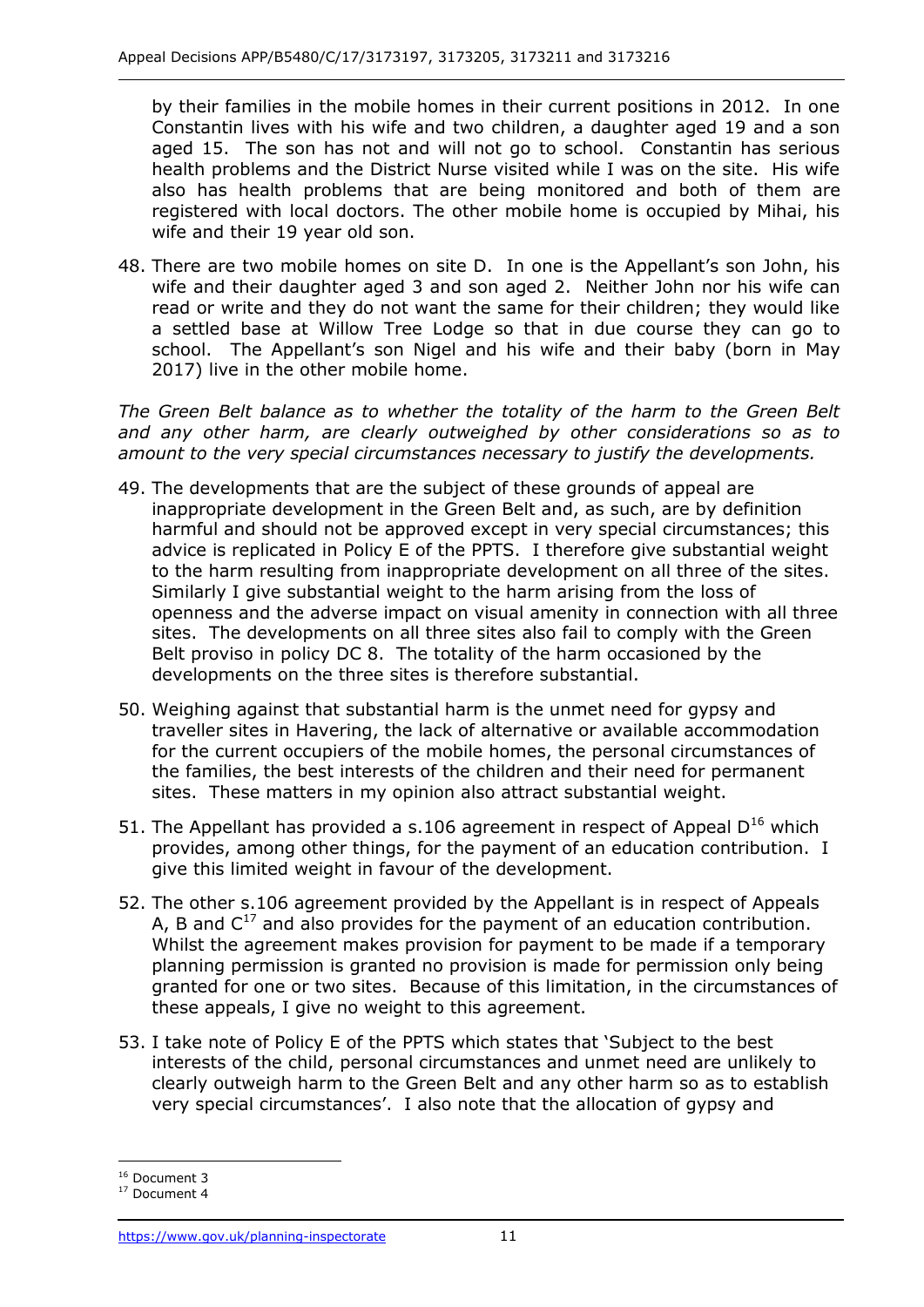applications such as these. traveller sites is for the plan making process not for individual planning

- 54. Bearing those matters in mind, the Appellant purchased his original site in Class C3' in the position of his current home. In addition there is a  $LDC^{20}$  for the building to the north east of the Appellant's home (and to the immediate north of site C) for 'building in residential use as a single dwelling (C3 Use Class)'. Over the years he bought the land that comprises sites A, B, C and  $D^{21}$  his brothers. The Appellant told me that he tried to have all his land allocated as a gypsy and traveller site in the previous Local Plan process but failed. He currently has a planning application for a residential gypsy and traveller site before the Council for a site comprising sites B and C and the unenforced land between them which includes the restoration of site A to grass. between them which includes the restoration of site A to grass. 55. Although there are three separate sites their single ownership, proximity and 1999, which has permission for two mobile homes<sup>18</sup>, and a LDC<sup>19</sup> for 'the building [mobile home] as constructed on the land, a dwelling being within with the intention of providing sites for his children when they married and for
- residential use by the extended family and long-standing workers is something that I consider relevant in reaching a determination of these appeals. Within the eight families, one has significant on-going health problems; one (the Appellant's son Michael) has a child of school age and a child nearing school age; three (the Appellant's daughter Annalise, his son John and his son Nigel) have children who are not yet of school age but whose parents have expressed the wish that they will attend school in the future. I consider that it would be in the best interests of the children that they have the benefit of a settled life with a permanent place to live in order that they could attend formal education when they reach the appropriate age. I give the educational needs of the children and the health needs of one of the families substantial weight.
- 56. The families with children are on sites A and D and the occupier of one of the mobile homes on site B has significant health problems. There are three sites stated above, it seems to me that, provided there are a number of permanent sites, it would matter not which site the families occupy. that have to be considered and although the sites are currently occupied as
- quality and that the allocation of land is for the Local Plan process but the land that is the subject of these appeals lies immediately north of and in close north by the A127 an extremely busy dual carriageway; there is an authorised developed residential site at the original plot of Willow Tree Lodge; and to the structures. Immediately to the east of site A there is a residential dwelling and car sales use that fronts onto the A127. 57. I accept that Green Belt land is Green Belt land regardless of its location and proximity to the built up area of Cranham/Upminster; it is bounded on the west of site D the animal sanctuary comprises a number of buildings and other
- 58. Whilst the developments on sites B and D result in loss of openness and harm to visual amenity I find that the totality of the harm to the Green Belt is clearly outweighed by other circumstances such as the location of these two sites; the need for gypsy and traveller sites; that such need in Havering is only likely to

j <sup>18</sup> Ref P1424.91

<sup>&</sup>lt;sup>19</sup> Ref E.0007.11 Document 6

<sup>&</sup>lt;sup>20</sup> Ref E.0017.11 Document 7

<sup>&</sup>lt;sup>18</sup> Ref P1424.91<br><sup>19</sup> Ref E.0007.11 Document 6<br><sup>20</sup> Ref E.0017.11 Document 7<br><sup>21</sup> together with other open land that is not the subject of any notice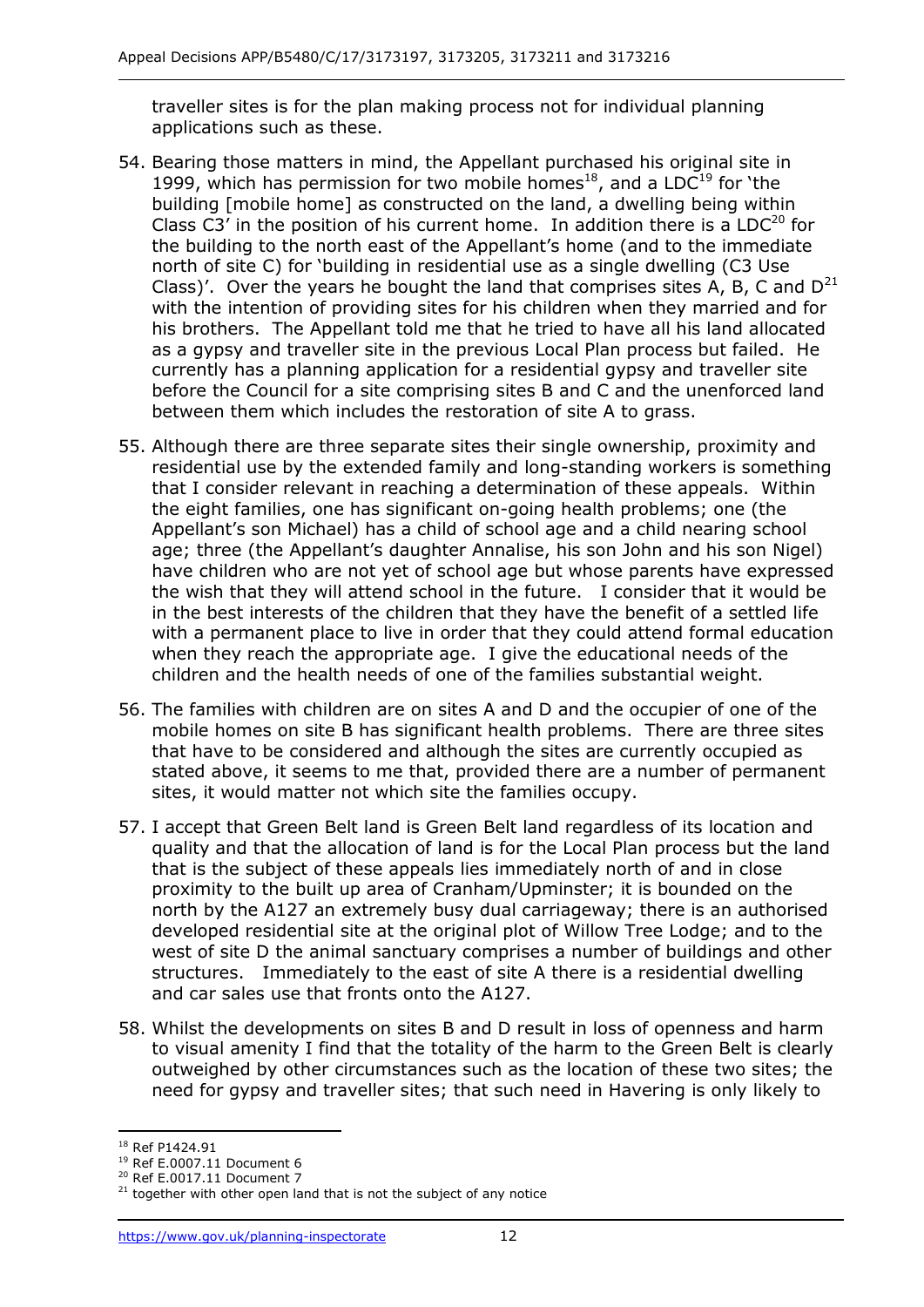be met on the Green Belt because about half of the land in Havering is Green Belt and the remainder is mainly suburban development; and the best interests of the children and personal circumstances, so as to amount to the very special circumstances necessary to justify the developments. Planning permission is purposes including the placement of two mobile homes; and for site D for the mobile homes together with the formation of hardstanding. Both permissions are subject to conditions as set out below. therefore granted for site B for the change of use of the land to residential change of use of the land to residential purposes and the placement of two

 59. The situation with regard to site A is somewhat different. This site does not front onto the Drive and is located in a previously considerable extent of open land which forms a gap between the built-up area and the A127. The loss of openness and harm to visual amenity in this case clearly outweighs the other considerations which do not amount to the very special circumstances necessary to justify the developments. Planning permission is refused for the formation of hardstanding and the change of use of the land to residential purposes including the placement of four mobile homes on site A.

#### In the event that the Green Belt balance is against the developments, whether  *requiring the uses to cease would be necessary and proportionate*

- and family life and the home are engaged in these appeals because the refusal of permission in Appeal A will result in the loss of some family homes. Article 8 and the needs of the wider community or state interest. In the context of Article 8, the best interests of a child must be a primary consideration and no other consideration can be treated as inherently more significant. I have taken into account the needs of the children at, or approaching school age, who could be accommodated on other plots of land within the Appellant's ownership and, in any event, a child's interest is not determinative of the planning issue and may be outweighed by the cumulative effect of other considerations as I have found above. 60. There is no question that the Article 8 Convention<sup>22</sup> rights to respect for private is a qualified right that requires a balance between the rights of the individual
- 61. Article 8 also imposes a positive obligation to facilitate the Gypsy way of life to the extent that the vulnerable position of Gypsies as a minority group means that some special consideration should be given to their needs and different lifestyle in the regulatory planning framework and in reaching decisions in particular. In this respect I have taken into account the planning permissions that will be granted.
- 62. In the particular circumstances of this case with plots of land in close proximity and family and long-standing residents in occupation I am satisfied that in granting permission for, in effect, four mobile homes on two sites that requiring the use of site A for residential purposes to cease is necessary in the public interest and proportionate because of the harm to the Green Belt that has occurred and would continue if Appeal A was allowed.
- 63. The Appellant, his family and the other occupiers of the sites as Gypsies have a protected characteristic for the purposes of the Public Sector Equality Duty

j the European Convention on Human Rights <sup>22</sup> The Human Rights Act 1998 enshrines into UK law most of the fundamental rights and freedoms contained in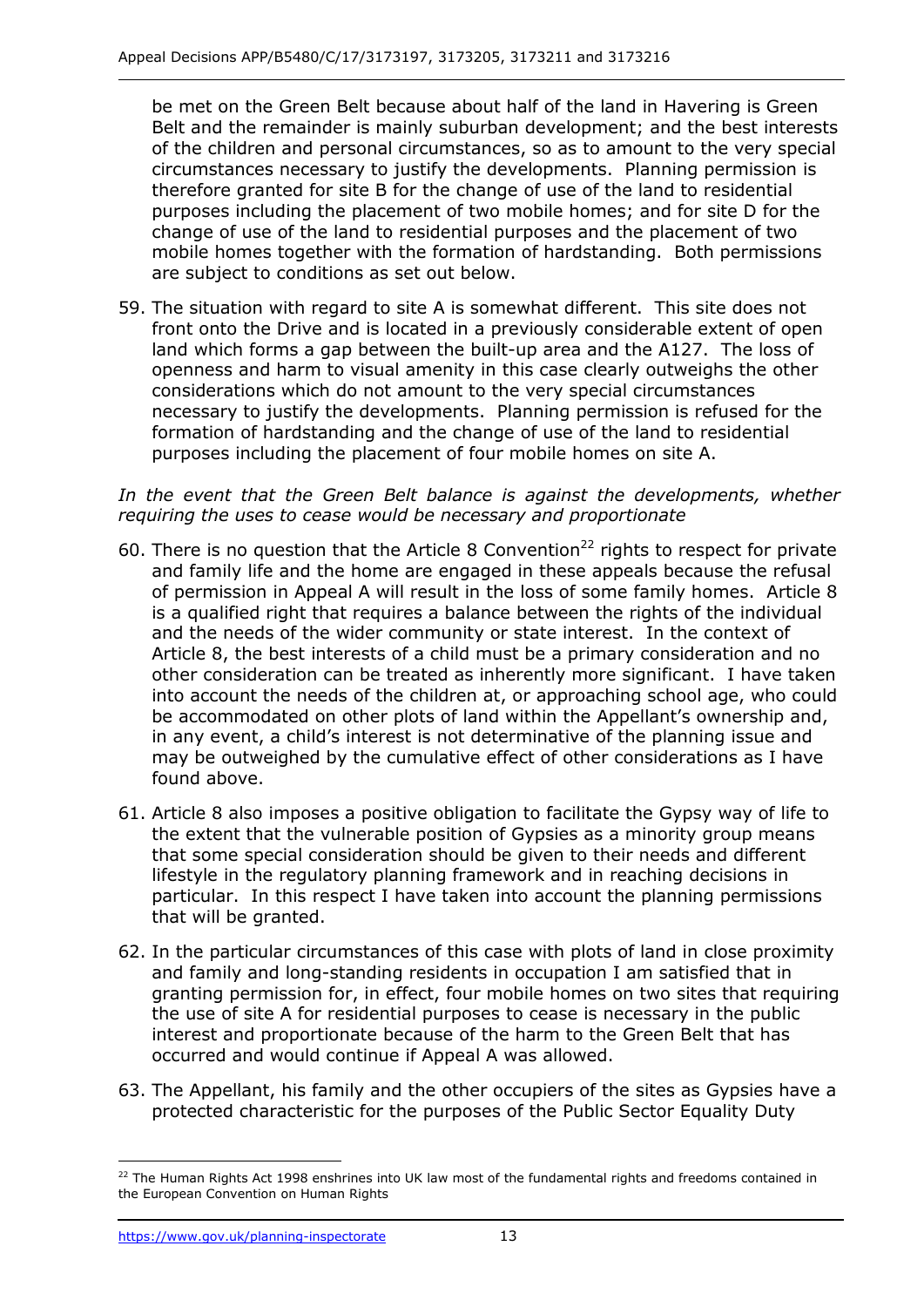(PSED)<sup>23</sup> and I have taken into account the many disadvantages that gypsies harm to the Green Belt in respect of Appeal A. experience but for the reasons given above these matters do not outweigh the

#### **Appeals B and D: Conditions**

- permission was granted for all or any of the sites. Although I have found that the particular facts of these appeals I consider it would not be appropriate for me to impose personal conditions on the two grants of permission because it is for the Appellant and his family to make the decision who should live where. However, it is necessary, given the type of accommodation sought and that there is no dispute that the current occupiers of sites A, B and D meet the as defined in the PPTS. 64. The Council suggested a number of conditions in the event that planning the personal circumstances of the families weighs heavily in the balance given definition, that the occupation of the plots is restricted to gypsies and travellers
- 65. S.177(1)(a) of the 1990 Act gives power for planning permission to be granted in respect of the matters stated in the notice as constituting a breach of planning control but there is no power to go beyond the terms of the notice. Therefore, in accordance with the terms of the allegations in the notices in Appeals B and D, it is necessary to limit the number of mobile homes that can prevent the use of any twin unit caravans. Given the size of the plots I do not current positions but it is reasonable for the Appellant to provide a layout of the sites. The Appellant assured me that there were no commercial activities taking place on the sites but to ensure that this remains the case a condition prohibiting such use and the stationing of any large sized vehicles is be sited on the plots and it is reasonable, given the Green Belt location, to consider it necessary to restrict the location of the mobile homes to their reasonable.
- that refuse is collected by the Council. However, the Council has no details of these arrangements and a condition requiring such details is reasonable; as are details of external lighting given the Green Belt location. 66. I am advised that all of the mobile homes are connected to the main sewer and
- 67. The sites currently have no landscaping and site D in particular is hard and stark in appearance. As the permissions will be permanent I consider that it is reasonable to impose a condition requiring details of landscaping, both hard and soft, to be submitted to the Council for approval.
- 68. The permissions are being granted pursuant to ground (a) appeals and deemed planning applications. In these circumstances a condition setting out time limits for the submission of the various details and schemes is reasonable and necessary.

# **Appeal A: The appeal on ground (g)**

 mobile home to be removed within four months. The hardstanding is to be removed and the land restored to its condition before the hardstanding was laid within six months. The Appellant seeks a period of 18 months in which to 69. The notice requires the residential use to cease within three months and the comply with the notice.

-

<sup>&</sup>lt;sup>23</sup> Contained in s.149 of the Equality Act 2010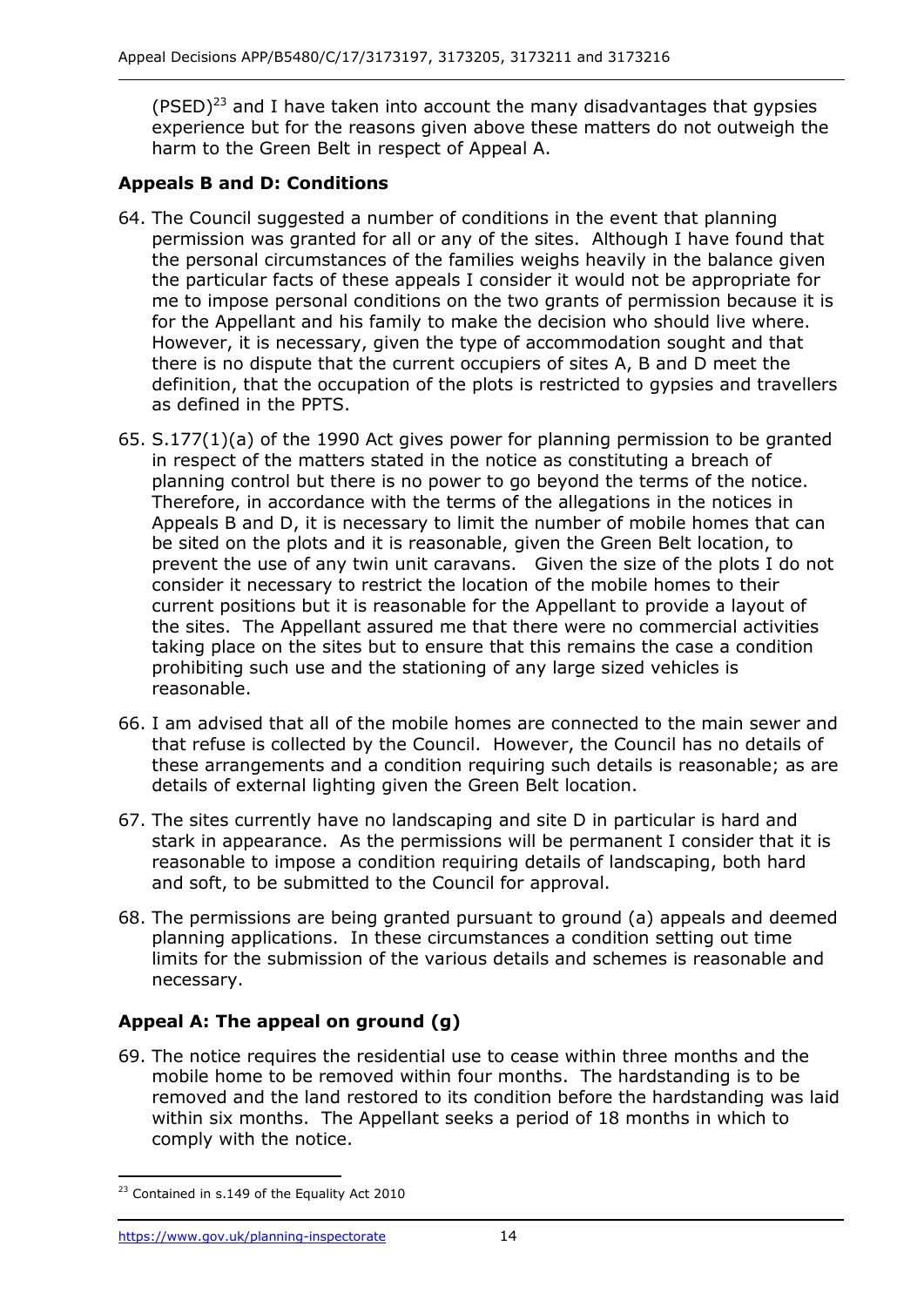70. One of the Appellant's sons is getting married in April 2018 and after that the Teelan family will be travelling to the USA for work. From then until later in the year it is not likely that the four mobile homes would be occupied. It (i) and (ii) would be reasonable and to this extent the appeal on ground (g) therefore seems to me that a compliance period of six months for requirements succeeds.

# **Conclusions**

# **Appeal A**

 71. I refuse to grant planning permission on the deemed application and for the steps (i) and (ii) would be six months, and I am varying the enforcement notice accordingly, prior to upholding it. The appeal under ground (g) succeeds to that extent. reasons given above I conclude that a reasonable period for compliance with

# **Appeal B**

 72. For the reasons given above I conclude that the appeal should succeed on ground (a) and planning permission will be granted. The appeal on ground (g) does not therefore need to be considered.

# **Appeal D**

 73. For the reasons given above I conclude that the appeal should succeed on ground (a) and planning permission will be granted. The appeal on ground (g) does not therefore need to be considered

# **Decisions**

# **Appeal A: Appeal Ref: APP/B5480/C/17/3173197**

 74. The appeal is allowed on ground (g), and it is directed that the enforcement notice be varied by the deletion of three months in step (i) and the substitution of six months as the period for compliance; and by the deletion of four months in step (ii) and the substitution of six months as the period for compliance. Subject to these variations the enforcement notice is upheld.

# **Appeal B: Appeal Ref: APP/B5480/C/17/3173205**

- 75. The appeal is allowed, the enforcement notice is quashed and planning s.177(5) of the Act as amended for the development already carried out, namely the use of the land at Willow Tree Lodge, Brookmans Park Drive, Cranham, RM14 1LW as shown on the plan attached to the notice, for the following conditions: permission is granted on the application deemed to have been made under residential purposes including the placement of two mobile homes subject to
	- the following conditions:<br>1) The site shall not be occupied by any persons other than gypsies and travellers as defined in Annex 1: Glossary of Planning Policy for Traveller Sites (or its equivalent in replacement national policy).
	- 2) No more than two caravans shall be stationed on the land at any time.
	- 3) Any caravans positioned on the site shall be capable of being lawfully moved on the public highway, without division into separate parts.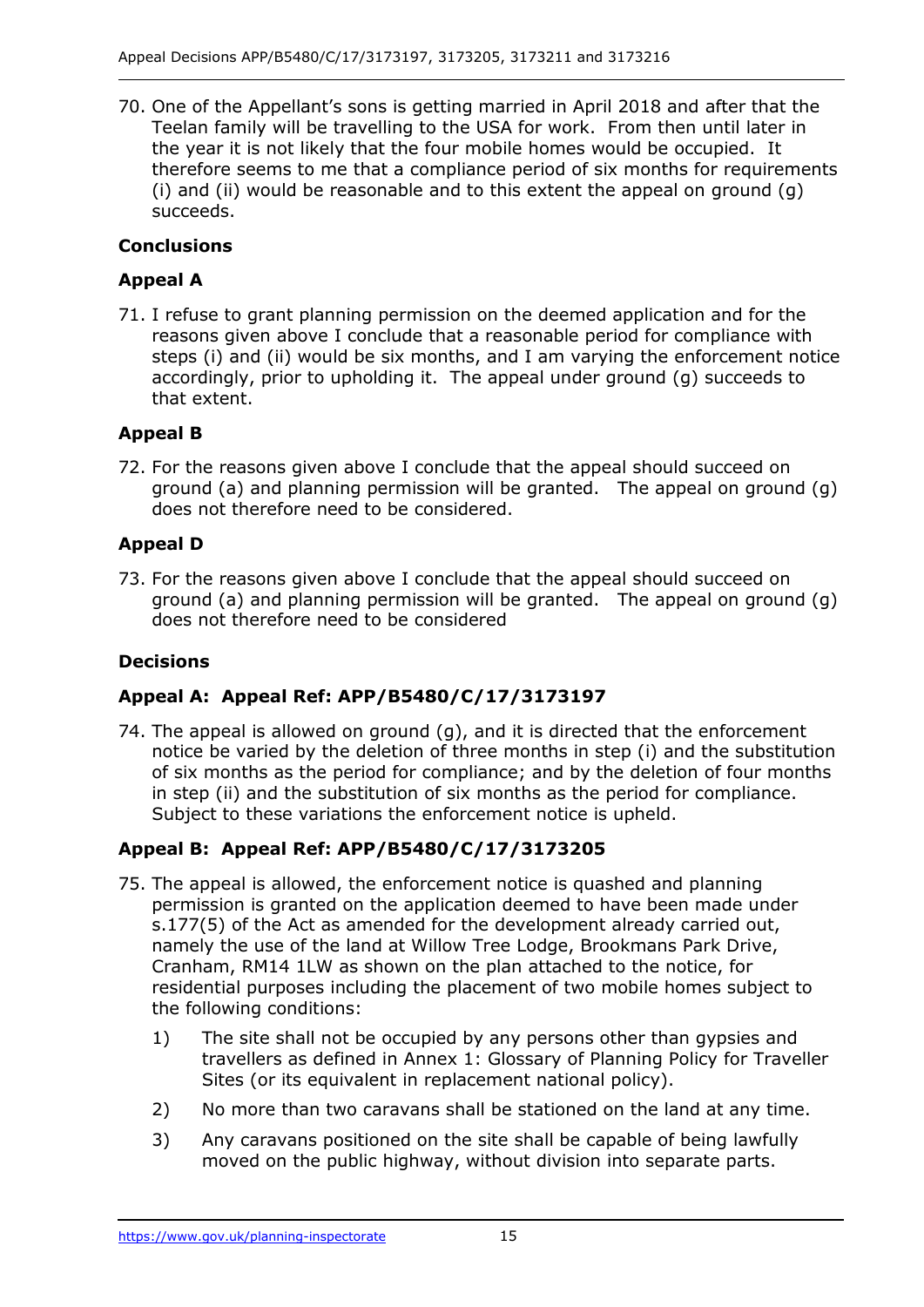- 4) No vehicle exceeding 3.5 tonnes in weight shall be stationed, parked or stored on the land.
- 5) No commercial activities shall take place on the land, including the storage of materials.
- 6) The use hereby permitted shall cease and all caravans, structures, equipment and materials brought onto the land for the purposes of such use shall be removed within three months of the date of failure to meet any one of the requirements set out in i) to iv) below:
	- of foul and surface water drainage of the site; refuse storage and collection; and proposed and existing external lighting on the boundary of and within the site; together with schemes for the internal layout of the site, including the siting of caravans, hardstanding, access roads, parking and amenity areas; tree, hedge and shrub planting including details of species, plant sizes and proposed numbers and densities; (hereafter referred to as the site development scheme) shall have been submitted for the written approval of the local planning authority and the scheme shall include i) Within two months of the date of this decision details of the means a timetable for its implementation.
	- ii) If within 11 months of the date of this decision the local planning authority refuse to approve any or all of the schemes or fail to give a decision within the prescribed period, an appeal shall have been made to, and accepted as validly made by, the Secretary of State.
	- iii) If an appeal is made in pursuance of ii) above, that appeal shall have been finally determined and the submitted scheme/s shall have been approved by the Secretary of State.
	- iv) The approved scheme/s shall have been carried out and completed in accordance with the approved timetable.

 those schemes shall thereafter be retained. Upon implementation of the approved schemes specified in this condition,

 In the event of a legal challenge to this decision, or to a decision made pursuant to the procedure set out in this condition, the operation of the time limits specified in this condition will be suspended until that legal challenge has been finally determined.

# **Appeal D: Appeal Ref: APP/B5480/C/17/ 3173216**

- 76. The appeal is allowed, the enforcement notice is quashed and planning s.177(5) of the Act as amended for the development already carried out on land at Willow Tree Lodge, Brookmans Park Drive, Cranham, RM14 1LW, namely the use of the land as shown on the plan attached to the notice for of hardstanding by the importation of tarmac chippings subject to the following permission is granted on the application deemed to have been made under residential purposes and the placement of two mobile homes and the formation conditions:
	- 1) The site shall not be occupied by any persons other than gypsies and travellers as defined in Annex 1: Glossary of Planning Policy for Traveller Sites (or its equivalent in replacement national policy).
	- 2) No more than two caravans shall be stationed on the land at any time.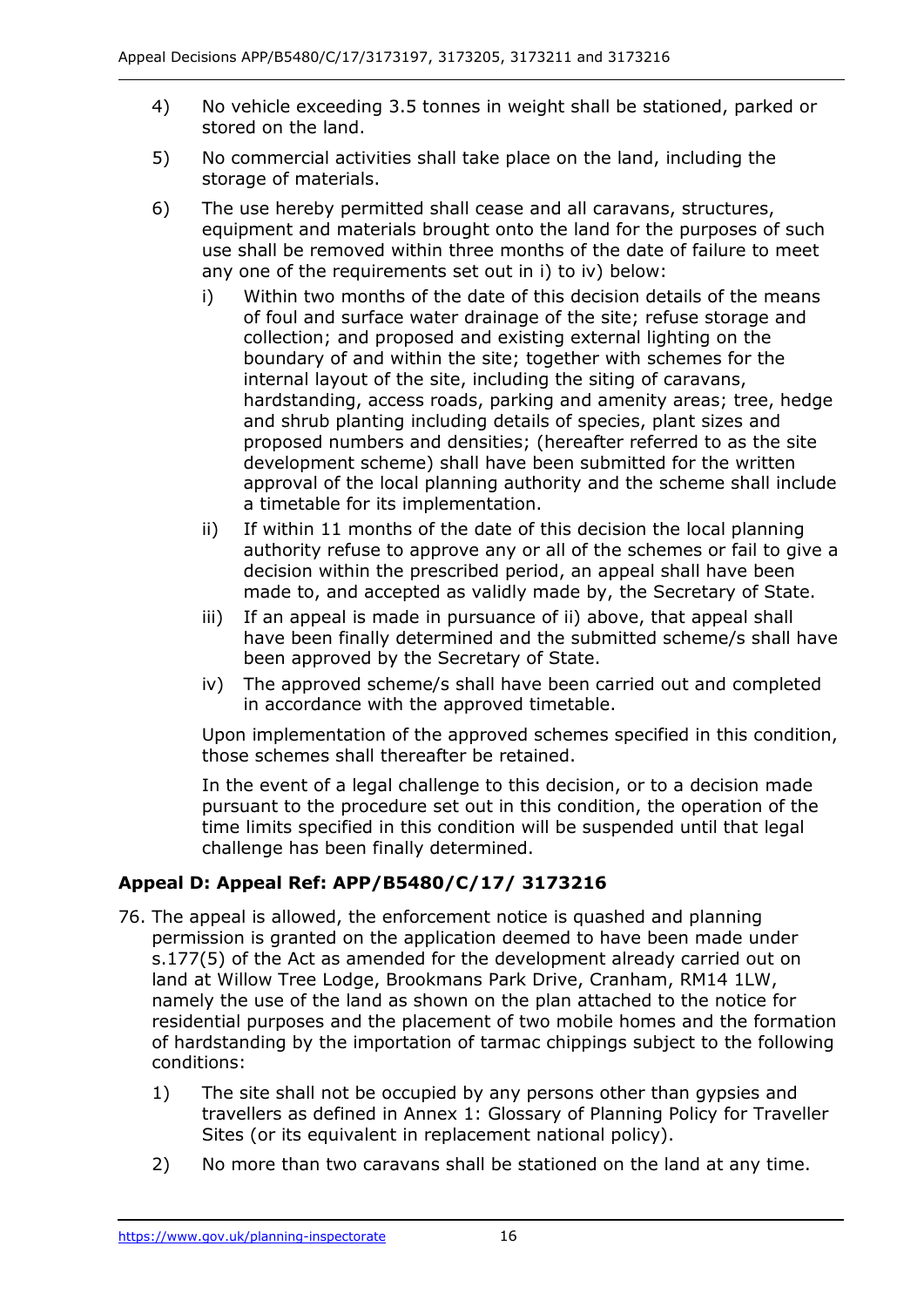- 3) Any caravans positioned on the site shall be capable of being lawfully moved on the public highway, without division into separate parts.
- 4) No vehicle exceeding 3.5 tonnes in weight shall be stationed, parked or stored on the land.
- 5) No commercial activities shall take place on the land, including the storage of materials.
- 6) The use hereby permitted shall cease and all caravans, structures, equipment and materials, including hardstanding brought onto the land for the purposes of such use shall be removed within three months of the date of failure to meet any one of the requirements set out in i) to iv) below:
	- of foul and surface water drainage of the site; refuse storage and collection; and proposed and existing external lighting on the boundary of and within the site; together with schemes for the internal layout of the site, including the siting of caravans, hardstanding, access roads, parking and amenity areas; tree, hedge and shrub planting including details of species, plant sizes and proposed numbers and densities; (hereafter referred to as the site development scheme) shall have been submitted for the written approval of the local planning authority and the scheme shall include i) Within two months of the date of this decision details of the means a timetable for its implementation.
	- ii) If within 11 months of the date of this decision the local planning authority refuse to approve any or all of the schemes or fail to give a decision within the prescribed period, an appeal shall have been made to, and accepted as validly made by, the Secretary of State.
	- iii) If an appeal is made in pursuance of ii) above, that appeal shall have been finally determined and the submitted scheme/s shall have been approved by the Secretary of State.
	- iv) The approved scheme/s shall have been carried out and completed in accordance with the approved timetable.

 those schemes shall thereafter be retained. Upon implementation of the approved schemes specified in this condition,

 In the event of a legal challenge to this decision, or to a decision made pursuant to the procedure set out in this condition, the operation of the time limits specified in this condition will be suspended until that legal challenge has been finally determined.

*Gloria McFarlane* 

Inspector